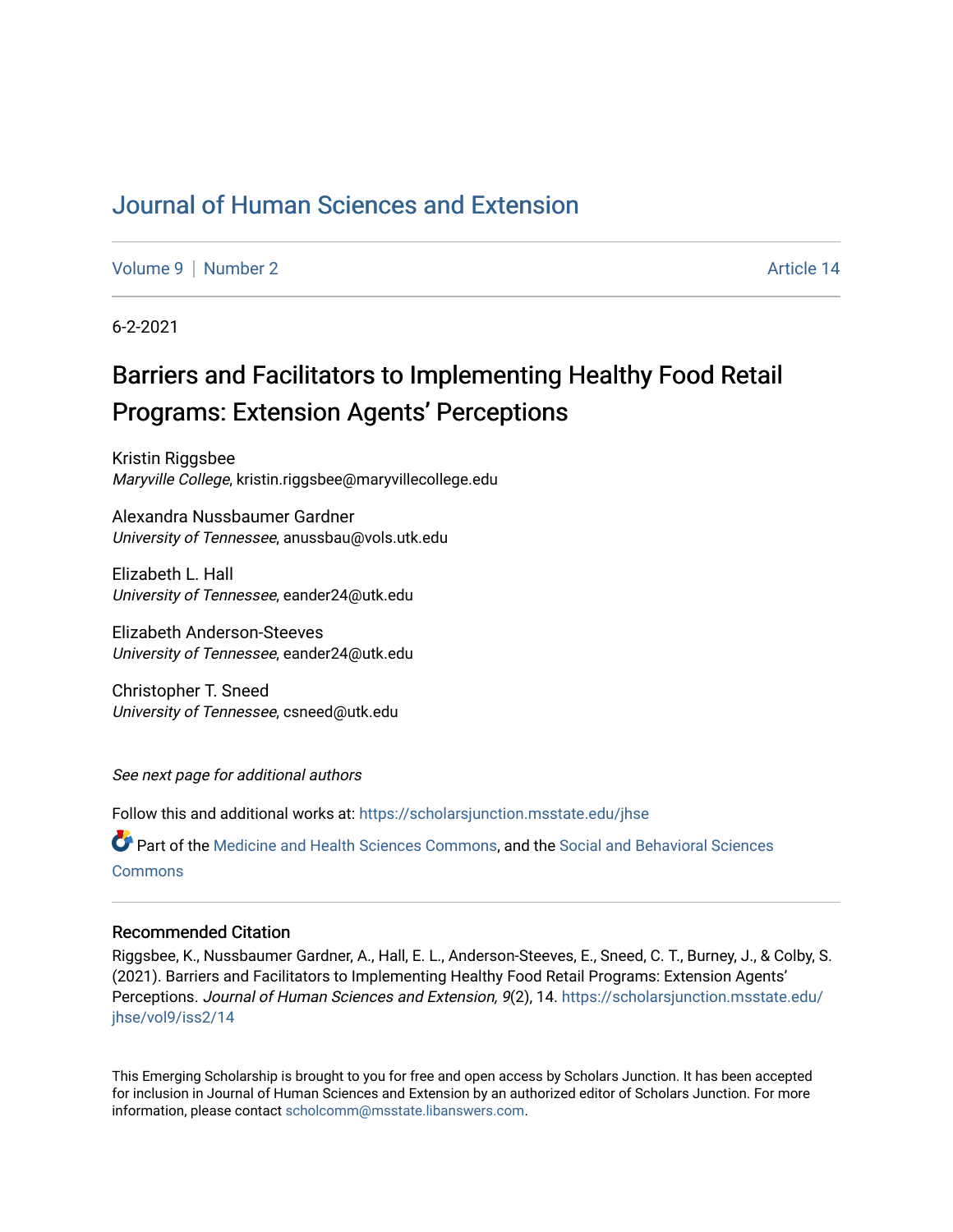## Barriers and Facilitators to Implementing Healthy Food Retail Programs: Extension Agents' Perceptions

#### Authors

Kristin Riggsbee, Alexandra Nussbaumer Gardner, Elizabeth L. Hall, Elizabeth Anderson-Steeves, Christopher T. Sneed, Janie Burney, and Sarah Colby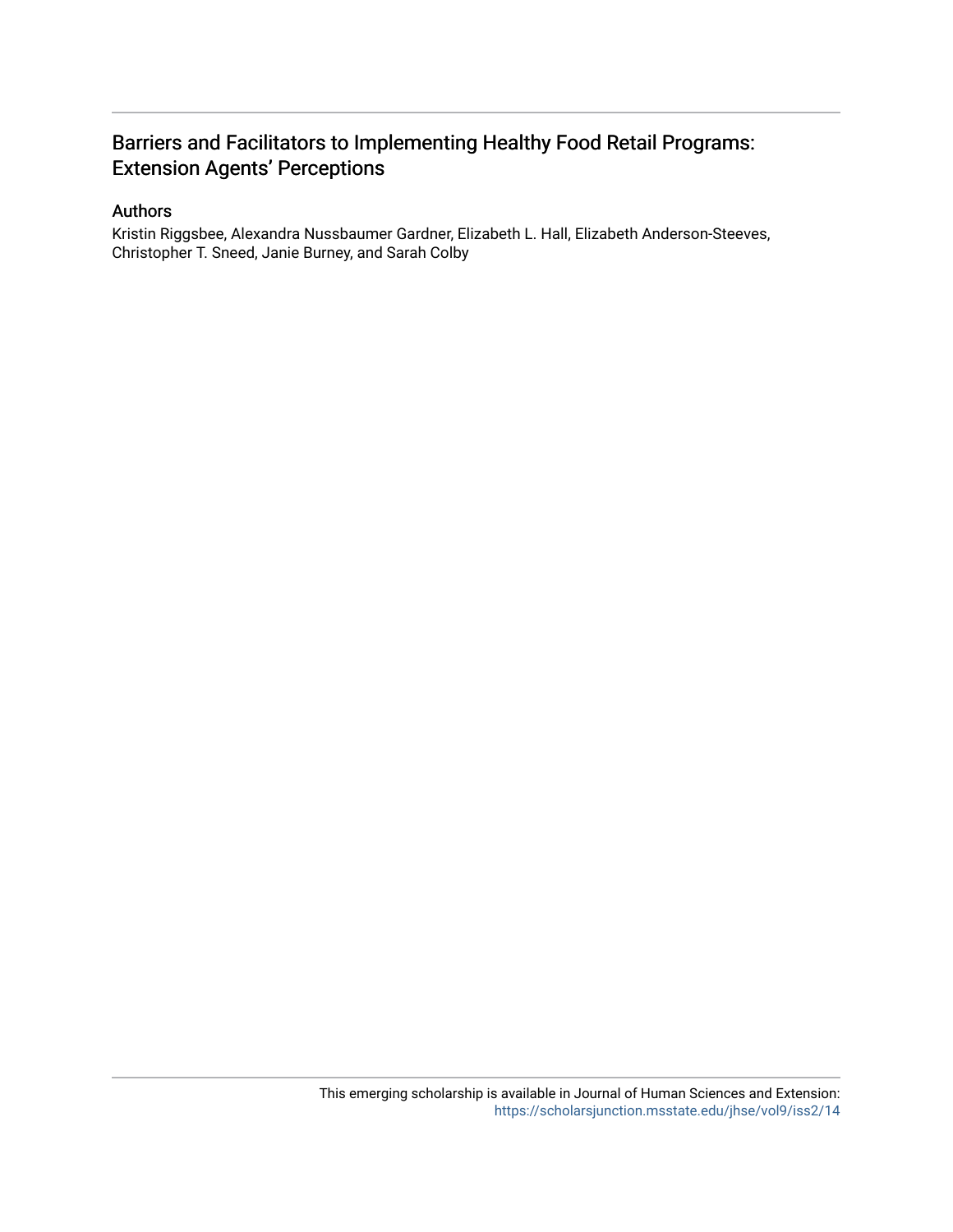# **Barriers and Facilitators to Implementing Healthy Food Retail Programs: Extension Agents' Perceptions**

**Kristin Riggsbee** *Maryville College*

**Alexandra Nussbaumer Gardner Elizabeth L. Hall Elizabeth Anderson Steeves Christopher T. Sneed Janie Burney Sarah Colby**  *The University of Tennessee*

*The purpose of this cross-sectional study was to understand the perceptions Extension professionals have about healthy food retail programs (HFRPs). Family and Consumer Science (FCS) agents from one state in the southeastern United States were interviewed about their definitions of HFRPs, what challenges and benefits existed, and strategies for successful HFRP implementation. Participants reported that HFRPs would bring immense benefits to their communities, including expanding the recognition of Extension. However, one specific suggestion that was identified was hands-on training needed before initiating HFRPs, particularly on strategies for relationship development with retail store owners.*

*Keywords*: food environment, Extension programs, healthy food retail, Extension agent

## **Background**

Modifying food environments have been studied as one approach to addressing the obesity epidemic in the United States, specifically supported by Bronfenbrenner's Socioecological Model (SEM) and Bandura's Social Cognitive Theory (SCT) (Bandura, 1977; Bronfenbrenner, 1989; Hall, 2018; Hill & Peters, 1998). These theories posit that relationships exist between environments and behaviors, and modifications in these environments may bolster individual behavior change. The food environment, which encompasses both the community and consumer environments, is one component of an individual's built environment. Community food environments are defined as food establishments accessible to an individual in a given geographical area. The consumer food environment is comprised of the food items available for acquisition at a food establishment (Glanz, 2009). Promotion of healthier food items (such as in

Direct correspondence to Christopher T. Sneed at csneed@utk.edu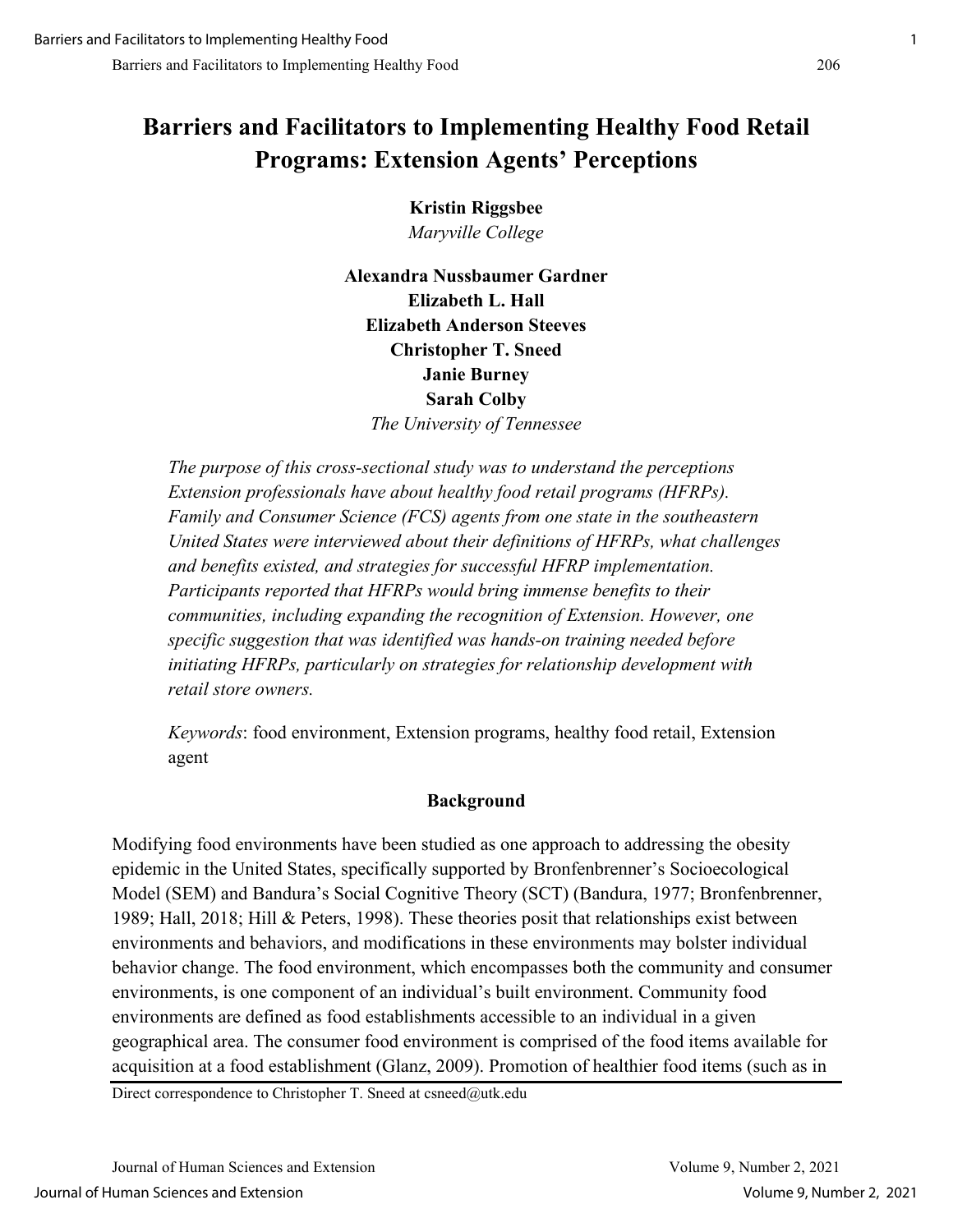grocery stores and small stores) have shown promising results in modifying both consumer and community food environments as well as improving dietary behaviors, which has the potential to decrease the risk for chronic disease (Cheadle, 1991; Morland et al., 2006; Powell et al., 2007; Steeves et al., 2014, 2015).

Healthy food retail programs (HFRPs) are one mechanism for promoting healthy food item purchases in food environments. Use of HFRPs as a means of obesity intervention research is common, with typical HFRPs including environment assessment, behavioral economic techniques, social marketing, and direct nutrition education programs to promote healthier food items (Ammerman et al., 2017; Downs et al., 2009; Gittelsohn et al., 2013; Glanz et al., 2012). Ammerman and colleagues outlined how these approaches may work with the Supplemental Nutrition Assistance Programs Education (SNAP-Ed), including utilization of choice architecture (i.e., healthier choices at eye level or on end caps), incorporation of cues to healthier food items (i.e., visually appealing areas/lighting for healthier food items), introduction of hyperbolic discounting for produce (i.e., stores offering free healthier food items as snacks for children while parents are shopping), and/or reduction of cognitive overload (i.e., floor signs to point shoppers to produce aisle) as key techniques to promote healthier food purchases in retail settings. The use of cues or nudges to buy healthier products has been commonly used in obesity prevention research; however, newer ideas of bundling food items to create a meal and placing this on an end cap with a recipe card is a bit more novel (Ammerman et al., 2017). Some research has indicated that HFRP interventions may positively impact dietary behaviors and eating patterns by using shelf-labeling, increasing customer purchases of healthier food items, and combining multiple methods of intervention (Adam & Jensen, 2016; Cameron et al., 2016)

Partnership with Extension as a means for implementing HFRPs is appropriate given Extension's mission to connect research to communities through outreach and evidence-based programming (Clark et al., 2017; Franz et al., 2014). Further, healthy food retail environments and consumer access to healthy food items have been a focus of Extension outreach nationally with a drive to increase programming with a Policy, Systems, and Environments (PSE) approach. Extension may be an especially appropriate avenue for educating the consumer about healthier food items via environmental and policy changes in local retail environments because of strong community connections. (Clark et al., 2017; Hamm & Bellows, 2003; McGuirt et al., 2018). For example, some states have worked with SNAP-Ed educators to assess healthy retail environments and pilot HFRPs that seek to increase healthy food availability in local stores (Anderson-Steeves et al., 2019; DeWitt & Byrd, 2018; Dobson et al., 2019; Tran et al., 2017). Before the partnership between rural Alabama convenience stores and Alabama Extension educators, the availability of healthier food items in stores was only 10 items per store on average. After the partnership program, there was an average of 34 items per store, with nearly 4,100 customers being reached each day (Tran et al., 2017). Research from Houghtaling et al. (2019) indicated that SNAPauthorized retailers perceived that labeling healthier food items and increasing access to healthier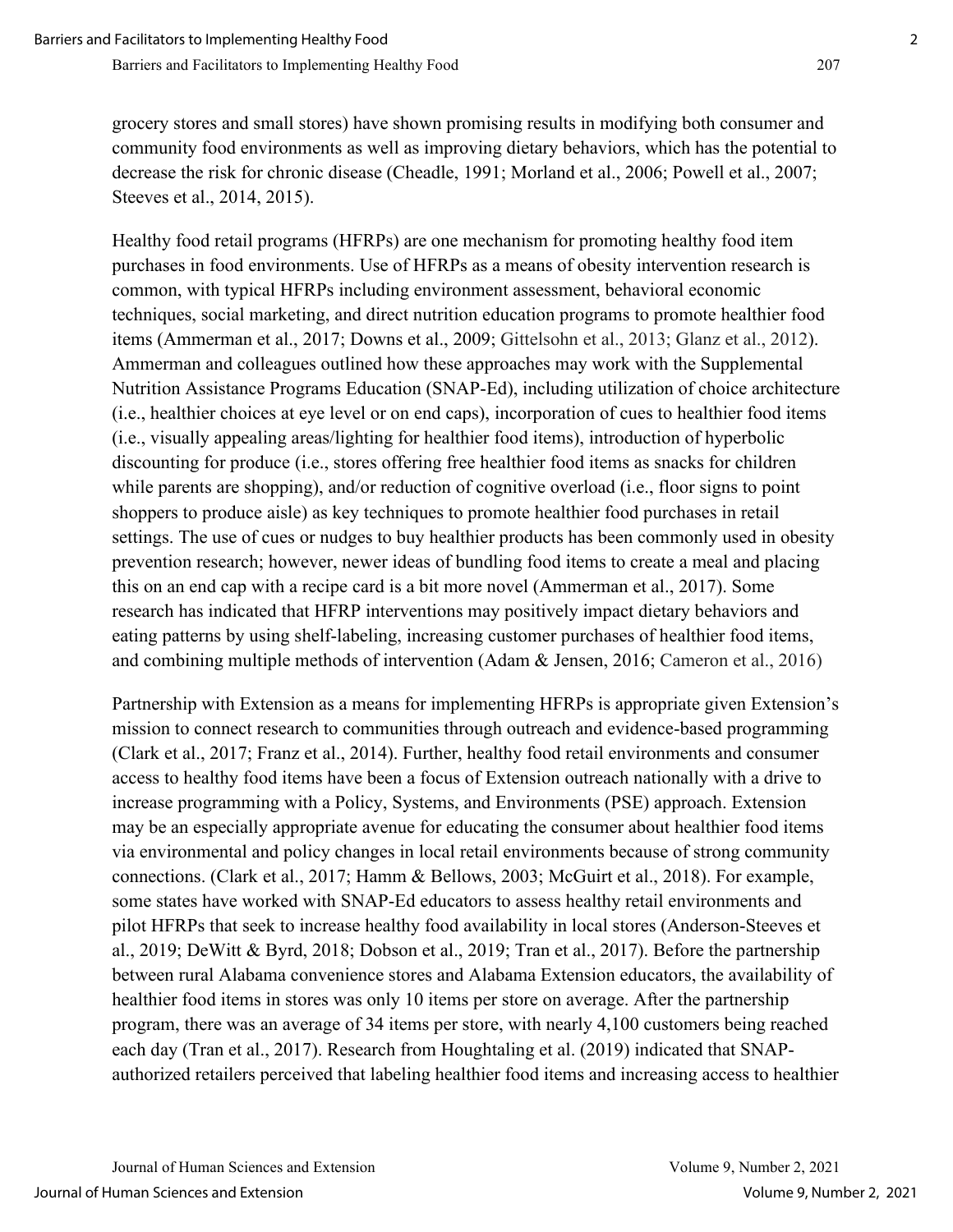food items at high-volume locations within the store were reasonable methods that would likely increase consumer purchase of these items.

Despite the potential benefit of these programs, limited research exists about Extension agents' understanding of HFRPs and their perceived challenges and pathways to implementing these programs. Clark et al. (2017) noted that Extension educators might not implement HFRPs because they do not feel prepared, suggesting a gap may exist between traditional direct delivery methods and the use of newer PSE approaches. Further, recent research from Haynes-Maslow et al. (2018) indicated that common HFRP settings such as supermarkets or grocery stores are less common sites that SNAP-Ed staff have implemented PSE approaches. Therefore, we undertook this study to better understand the perceptions of Extension professionals who did not have a history of implementing HFRPs. Our objectives were to

- Describe Extension agents' understanding of HFRPs and
- Determine Extension agents' perceived benefits and challenges of implementing HFRPs.

#### **Method**

This study included online interviews with Family and Consumer Science (FCS) agents in Tennessee. The study was approved by the University of Tennessee Institutional Review Board.

## **Participants**

The research team obtained a list of all FCS agents (*n* = 88) working in Tennessee. The lead researcher and state specialist then contacted the Extension agents via email to introduce the study. The initial email included a link to a secure screening survey with an online consent form, followed by a brief demographic questionnaire that included age, gender, race/ethnicity, educational level, zip code, Extension role, length of time working as an Extension agent, the names of the counties and/or cities where they currently were spending most of their time working, and previous experience implementing HFRPs.

The research team confirmed study eligibility from the demographics survey. To be eligible for the study, participants had to meet the following criteria: (a) employed as an Extension agent in the state of Kentucky at the county level, (b) 18 years or older, (c) English-speaking, and (d) no previous experience with implementing HFRPs. No previous experience with HFRPs was defined as no role in the development, implementation, or evaluation of HFRPs as an FCS agent was included as an inclusion criterion because the goal of this research was to understand why some Extension agents were not engaging in HFRP implementation. Thirty individuals were eligible for the study.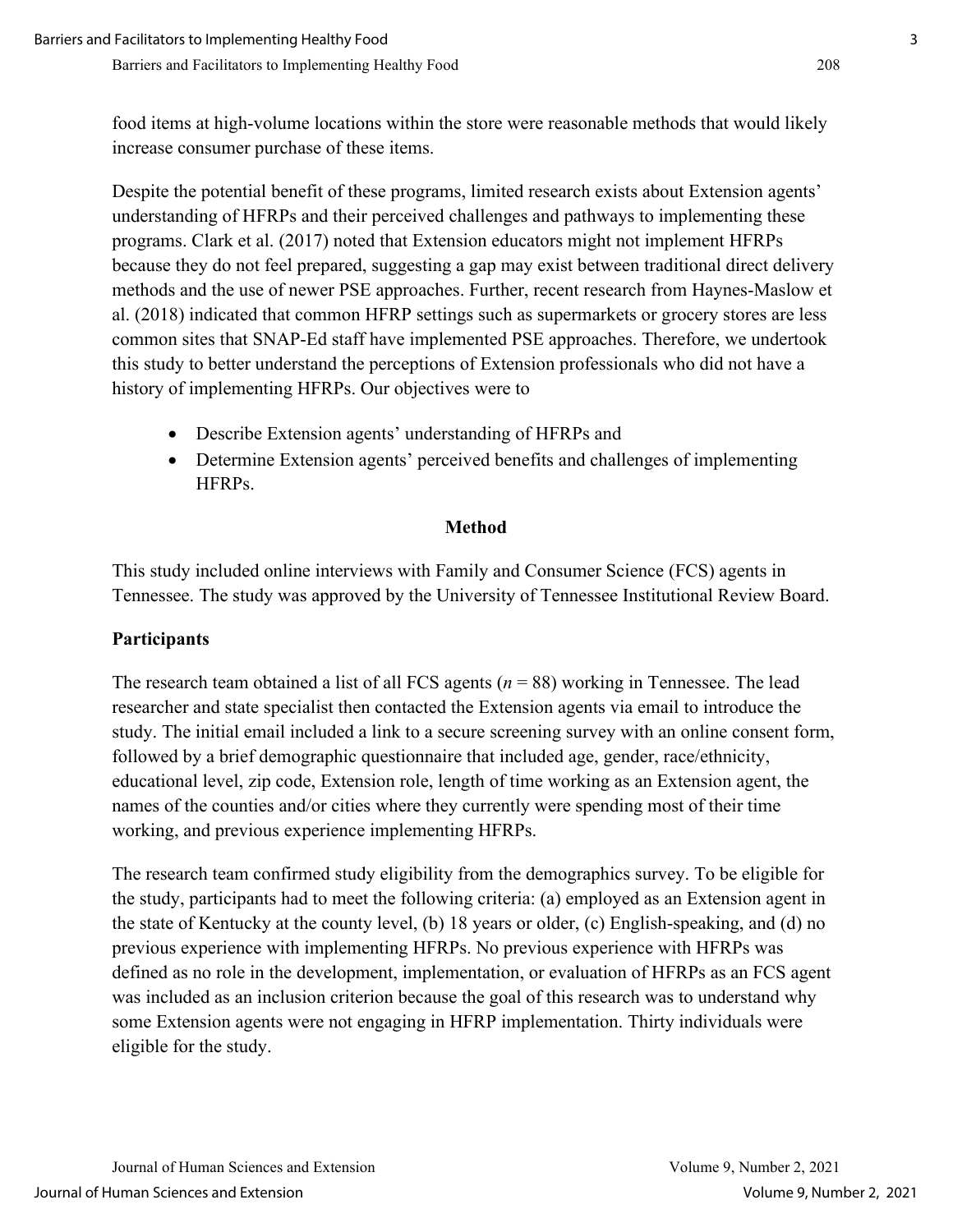All 30 individuals were invited via email twice to schedule a time for the survey. Seventy percent  $(n = 21)$  responded to the email invitations. Of the 21, two individuals were deemed ineligible to participate in the study based on their previous experience with HFRPs. Of those eligible  $(n = 19)$ , 16 interviews were completed, resulting in a 53.3% response rate.

## **Qualitative Study Design and Theoretical Framework**

This study employed a descriptive case study approach with a pragmatic methodology (Dewey, 1985; Merriam, 1998). A case study approach, as described extensively by Merriam (1998) and Stake (1995), was chosen to relate the unique and nuanced experiences of FCS agents in one state concerning HFRPs. Merriam described the case study as a single unit with boundaries, noting that it is often holistic and intensive in nature, seeking to describe and understand the uniqueness of a phenomenon of that bounded unit. Thus, the authors chose to define our "case" for this study as Extension Family and Consumer Science agents working in one state with no previous experience with HFRPs. For analysis, the authors further employed a pragmatic approach by acting as a "bricoleur" to mix qualitative methodologies and methods to better answer the research question. This often included the use of semi-structured interviews (not typically utilized in the case study approach) and thematic methods of analysis to interpret and re-interpret data as needed (Kincheloe, 2011; Lincoln & Denzin, 2003).

## **Description of the Interviews**

The pragmatist methodology allowed flexibility based on the context of the particular research question as well as the queries of state Extension specialists wanting to know more about HFRPs in local communities. The authors developed interview questions (Table 1) based on the specific project goals, expert input, and a review of the HFRP literature (Clark et al., 2017; DeWitt & Byrd, 2018; McGuirt et al., 2018; Tran et al., 2017). Questions for the interview included definitions of HFRPs, potential challenges and benefits to implementation in their community, necessary training components, and ways to incorporate HFRPs in their current work. Questions were asked in a semi-structured manner, allowing for additional probing and questions based on participants' responses during the session to allow for more in-depth responses (Frey & Fontana, 1991; Kvale & Brinkmann, 2009; Roulston, 2010). Questions were then reviewed by two nutrition faculty, two SNAP-Ed specialists, and two nutrition graduate students for clarity and content as a form of internal validity (Merriam, 1998).

Interviews were conducted electronically using an online conferencing software in August and September 2018. The interviewer was a doctoral student trained in both community nutrition and qualitative research; however, the interviewer was not employed by Extension and had no prior relationship with participants. Interviews were audio and video recorded, with the interviewer obtaining verbal consent to record before the start of each interview. Recordings were used for transcribing all interviews verbatim. After each interview was transcribed and verified by a second researcher for accuracy, all recordings were destroyed.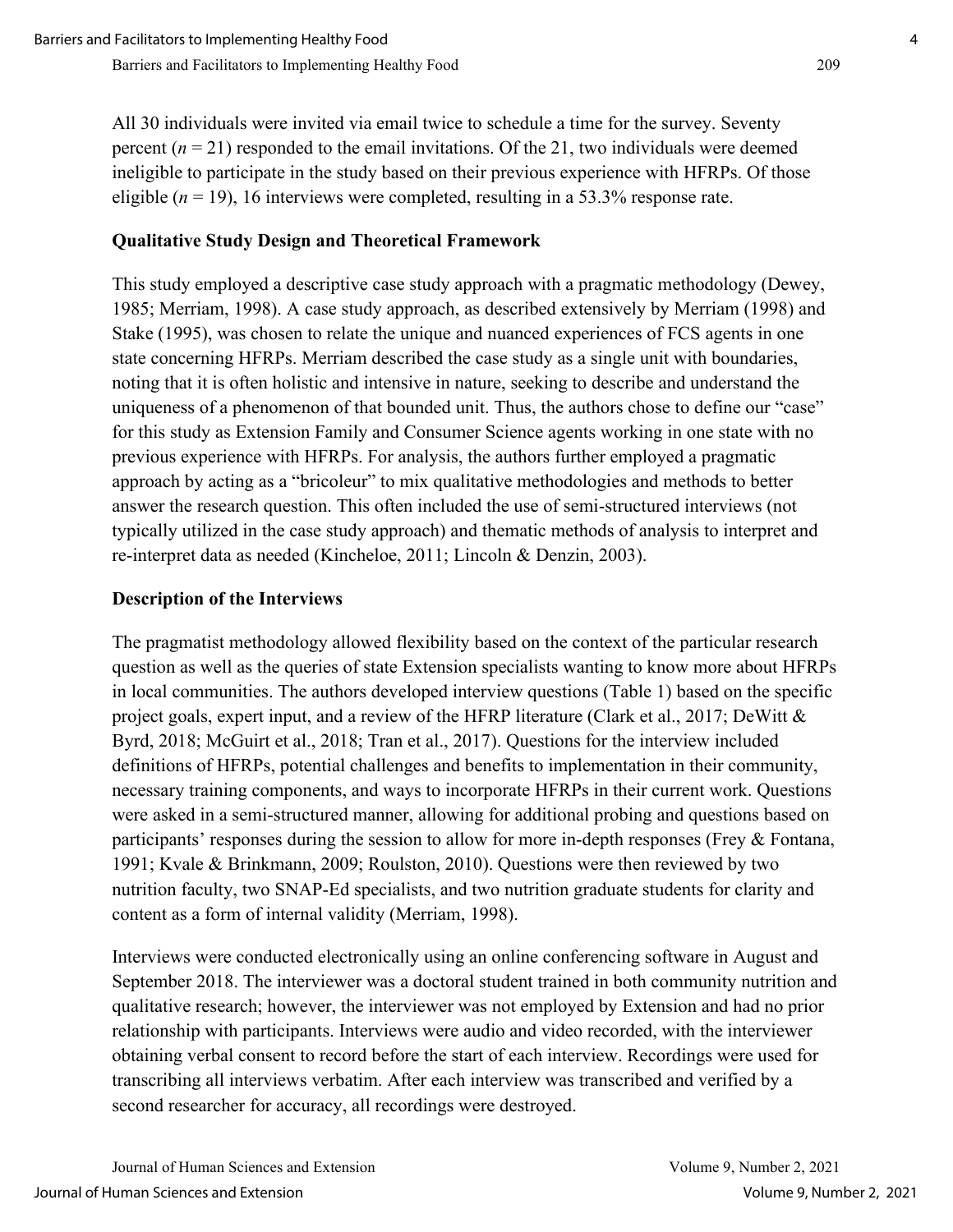#### *Table 1. HFRP Semi-Structured Interview Script*

## **Interview Questions**

## Introductory Questions

- 1. Can you tell me about the types of programs you do in your community?
- 2. In the past, what types of trainings for implementing programs have been helpful?
	- a. What methods of training do you prefer?
	- b. Probes: written plans, hybrid between in-person and through Zoom, online trainings through learning platform, videos

Questions Specific to HFRPs

- 1. What comes to mind when you hear the words healthy food retail program?
- 2. How comfortable would you be with doing a healthy retail program in your county?
- 3. What would be some benefits of having a healthy food retail program in your community?
- 4. What are the challenges/barriers that could interfere with starting a healthy retail program in your community?
	- a. Probe: Cost, safety, environment, facilities, time, partnership, buy-in from community, readiness, resources, access, etc.
- 5. How could healthy food retail programming be incorporated into the work you are already doing?
- 6. What support would be necessary from the regional or state level to implement a healthy retail program in your community?
- 7. Is there anything that you would recommend including in healthy retail training programs for an Extension professional?
	- a. Probe: Pulling store owner, store terminology
- 8. What resources would you need to successfully implement an HFRP in your community? a. Probe: educational, incentive, human, financial

## **Data Analysis**

Data were analyzed in a multi-stage, inductive, iterative process (Srivastava & Hopwood, 2009). The lead researcher reviewed the transcripts to develop an initial codebook. Thereafter, the codebook was updated iteratively during all stages of data analysis by the research team. The codebook was used to define codes, including levels and subcategories, and serve as a guide for the research team during analysis (MacQueen et al., 1998). Two researchers were then trained in the analysis protocols and instructed to analyze two interviews to test for inter-rater reliability, meeting a goal of greater than 80% agreement (Seale & Silverman, 1997). Quantitative analysis of the demographics was analyzed using JMP v.14. The two trained coders used NVivo to code independently; then, the coding team met weekly during the analysis process to discuss codes, add to the codebook, and resolve discrepancies once their codes were merged in the software. First cycle coding mechanisms included descriptive, process, values, and evaluative coding. After first cycle coding, code mapping was conducted in an Excel spreadsheet followed by focused and pattern coding as second cycle techniques in NVivo. Codes were categorized and analyzed using hierarchical maps, code landscaping, and coding matrices within interview question themes (Saldaña, 2015). After the two-coder team completed all data analysis and created an interpretation of the study results, a third reviewer, independent of the data collection and analysis process, reviewed all analysis processes, qualitative data, and results to ensure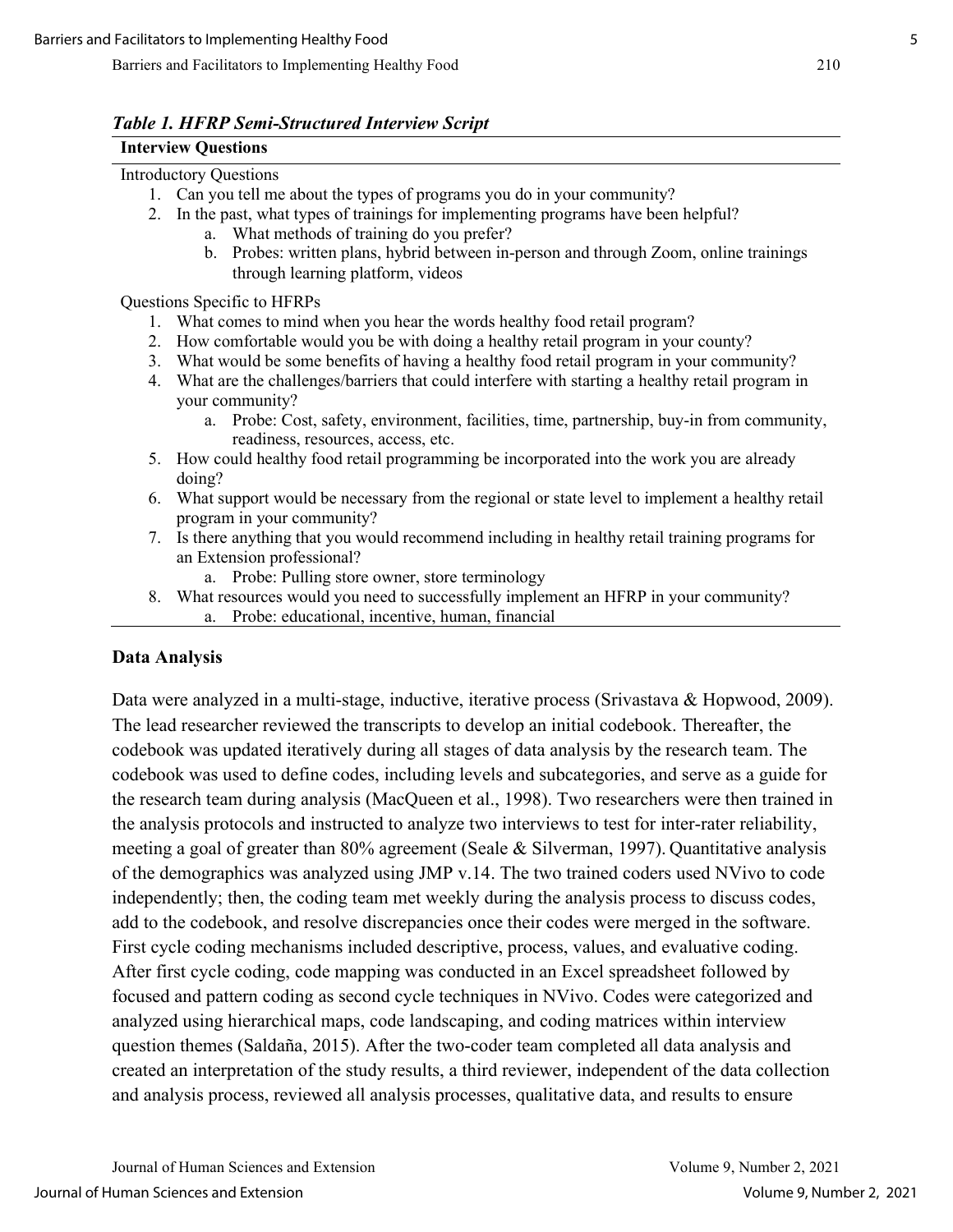appropriate categorization and that themes reflected original data sources. The third reviewer also provided feedback to the two-coder team for revisions to the analysis and interpretation.

#### **Results**

#### **Demographics**

The participants from the interviews were primarily white (87.5%), English-speaking only (100%), female (93.7%), and had worked for Extension for 0-5 years (37.5%). See Table 2.

| Characteristic              | Count $(\% )$ |
|-----------------------------|---------------|
| Years in Extension          |               |
| $0-5$ years                 | 6(37.5)       |
| 6-10 years                  | 2(12.5)       |
| $11-20$ years               | 5(31.3)       |
| 21 or more years            | 3(18.7)       |
| Highest level of education  |               |
| <b>Baccalaureate Degree</b> | 4(25)         |
| <b>Advanced Degree</b>      | 12(75)        |
| Gender                      |               |
| Male                        | 1(6.3)        |
| Female                      | 15(93.7)      |
| Race                        |               |
| White (non-Hispanic)        | 14(87.5)      |
| Black (non-Hispanic)        | 0(0)          |
| Hispanic or Latino          | 1(6.3)        |
| <b>Biracial</b>             | 1(6.3)        |

*Table 2. Characteristics of Extension Professionals Interviewed (n = 16)*

## **Understanding of HFRPs by Extension Agents**

Qualitative data that addressed the first objective of this study, to determine Extension agents' (who are not involved in implementing HFRPs) understanding of HFRPs, are included in Table 3. Themes centered around each participant's definition of HFRPs and/or how they viewed potentially implementing one of these programs in their county, including themes relating to how HFRPs, as a PSE approach, would require a different form of delivery than traditional direct education programs. Overall, participants had varying definitions of HFRPs and what key components would be. Only two participants identified HFRPs as PSE strategies, discussing environmental and policy changes within retail locations as appropriate approaches to include. Both participants also connected HFRPs to the SEM. The term "retail" was also difficult for many participants as they asked the interviewer to describe what type of retail outlet to discuss. Participants were guided to outline the retail outlets they associated with HFRPs, which was most often a large, commercial supermarket.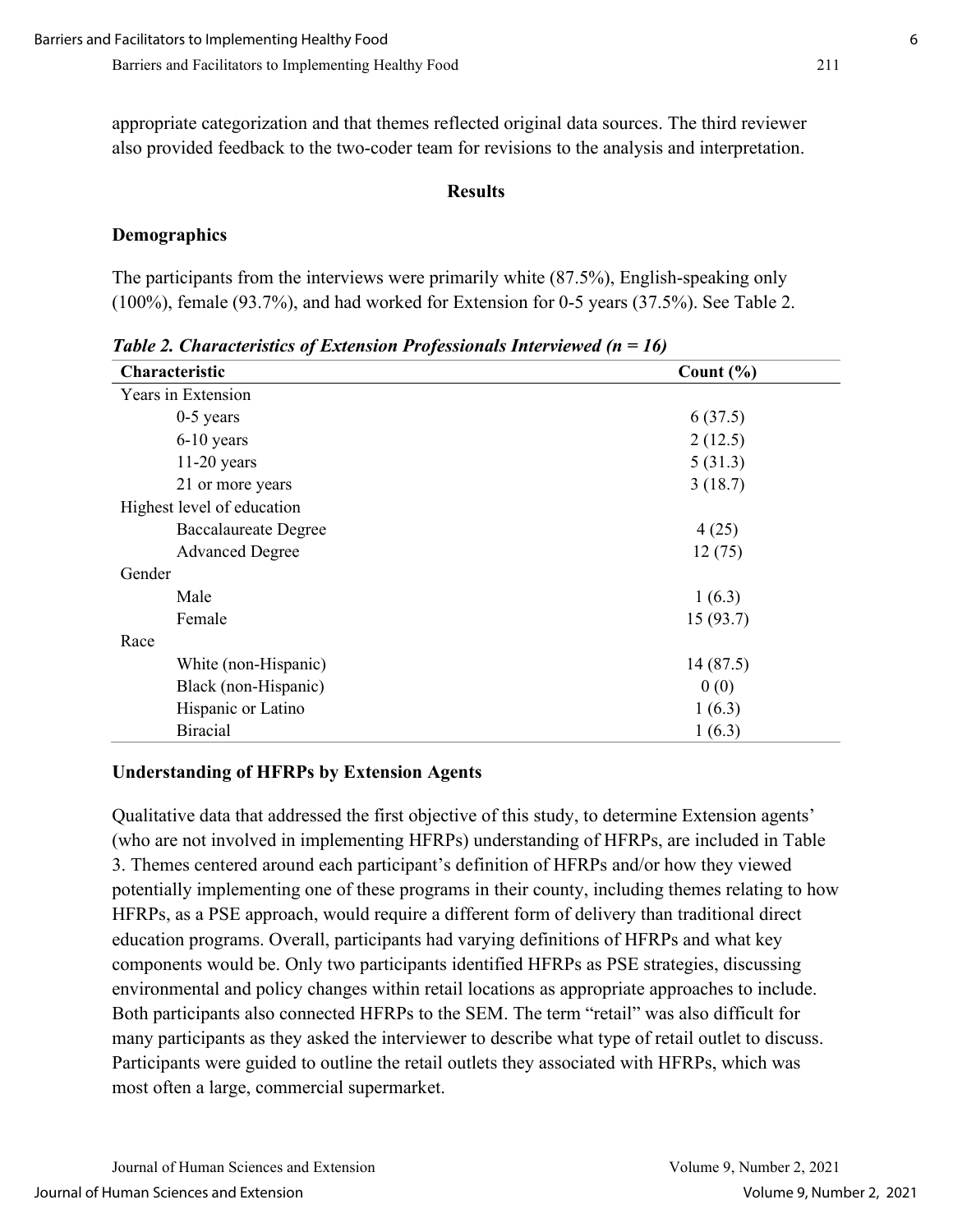| Table 3. Themes Related to Extension Agents' Understanding of HFRPs |                             |
|---------------------------------------------------------------------|-----------------------------|
| Theme                                                               | <b>Representative Quote</b> |

#### *Understanding of HFRPs*

- Wide variance was reported in how participants defined "healthy food retail programs," including increasing food availability in stores, teaching people how to shop, increasing fruit and vegetable intake, encouraging people to shop locally, using social marketing to sell healthier food items, providing recipes and demonstrations at grocery stores, and teaching people how to read food labels.
- Places to acquire foods in their community are wide-reaching, including discount stores and local mom-and-pop stores.

#### *PSE Approach*

- Transition of some programs, like HFRPs, from direct delivery to policy, systems, and environmental (PSE) change approaches is a different way of delivering programs.
- Some expressed discomfort and unfamiliarity with how to report impacts.
- Some hesitancy was specifically related to unfamiliarity with content, retail stores, and lack of experience with PSE.
- "What comes to mind is working with our local retailers and making sure that they're making the healthy choices more visible and more attractive for individuals to purchase as well as…And of course, that would include our farmers' markets and making those accessible to everyone."
- "I would think teaching people how to shop wise in grocery stores and maybe even farmers' markets included in that. So, when you think about retail, it's just purchasing things, supplies but purchasing healthy alternatives."
- "Um, like when you have different…maybe like fact sheets or something like that the store like next to the healthy produce. Or maybe you have the agent there for a day doing like food samples or demonstrations of the store with the healthy foods."
- "…the non-traditional places, of course, like the Dollar General, the Dollar Tree. Sometimes places that we don't think people go buy food from, but they do!"
- "It's a different kind of programming in that you're not actually delivering a face-to-face program. So, you're working with a retailer. They're going to provide healthy options, and you're not really there to see the results and to see what's happening or… (pauses) I think it's a very different kind of program, and I think we're so used to just going and meeting face-to-face with people in a group or individually seeing the results right there and moving on. And so, I think that one of the barriers is thinking of programming in a different way."
- "…how we are going to report this and how are we going to show impact."
- "They're going to provide healthy options, and you're not really there to see the results and to see what's happening."

## **Benefits and Challenges of HFRPs Offered through Extension**

Participants described several ways they saw HFRPs as potentially beneficial to the communities they served, but they also identified many potential challenges to implementing HFRPs (Table 3). Most participants expressed interest in learning about what types of community outreach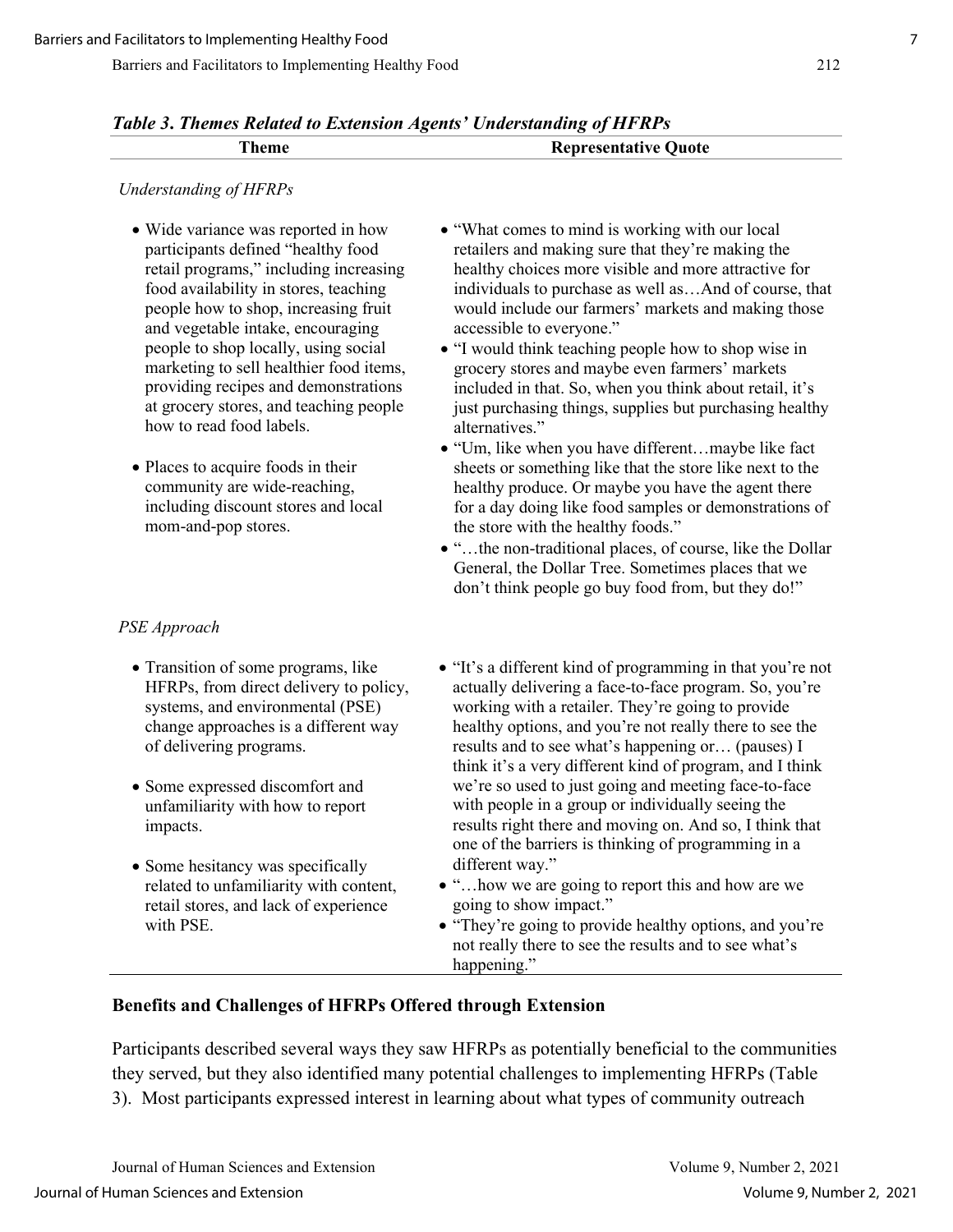could be implemented through HFRPs. These interview findings also revealed a lack of knowledge or understanding of HFRPs and PSEs because the participants also identified one potential barrier to implementing HFRPs as a lack of participation in nutrition education direct delivery programs. Since HFRPs as a PSE approach do not include direct delivery approaches, this information indicated a lack of knowledge or understanding. In support of this knowledge gap, participants were often unable to describe HFRPs in the context of PSE strategies, with most explanations of challenges and barriers communicated as if it would be similar to nutrition education direct delivery programs.

| <b>Extension Agents</b>                                                                                                                                                                                                                                                                                                                                                                                     |                                                                                                                                                                                                                                                                                                                                                                                                                                                                                                                                                                                                                                                                                                                                                                                                                                                                                                                                                                                                                                                                                                                                                         |
|-------------------------------------------------------------------------------------------------------------------------------------------------------------------------------------------------------------------------------------------------------------------------------------------------------------------------------------------------------------------------------------------------------------|---------------------------------------------------------------------------------------------------------------------------------------------------------------------------------------------------------------------------------------------------------------------------------------------------------------------------------------------------------------------------------------------------------------------------------------------------------------------------------------------------------------------------------------------------------------------------------------------------------------------------------------------------------------------------------------------------------------------------------------------------------------------------------------------------------------------------------------------------------------------------------------------------------------------------------------------------------------------------------------------------------------------------------------------------------------------------------------------------------------------------------------------------------|
| <b>Theme</b>                                                                                                                                                                                                                                                                                                                                                                                                | <b>Representative Quote</b>                                                                                                                                                                                                                                                                                                                                                                                                                                                                                                                                                                                                                                                                                                                                                                                                                                                                                                                                                                                                                                                                                                                             |
| Potential benefits of HFRPs                                                                                                                                                                                                                                                                                                                                                                                 |                                                                                                                                                                                                                                                                                                                                                                                                                                                                                                                                                                                                                                                                                                                                                                                                                                                                                                                                                                                                                                                                                                                                                         |
| • Community awareness<br>o Participants described how large<br>of an impact HFRPs may have in<br>their communities.<br>o HFRPs can bring increased<br>exposure to Extension programs<br>to new audiences.<br>o Meeting the community where they<br>are increases the potential for<br>meeting those who need SNAP-Ed<br>services most.                                                                      | • "I think it would reach so many more people that I<br>really don't see now. And then maybe just<br>familiarizing people with the UT Extension brand."<br>• "I think that type of program would increase the<br>visibility of Extension, or maybe reaching new<br>audiences, new people."<br>• "We need to meet them where they are at."                                                                                                                                                                                                                                                                                                                                                                                                                                                                                                                                                                                                                                                                                                                                                                                                               |
| • Learning<br>o New opportunities for adult<br>learners to develop skills outside of<br>a traditional educational setting are<br>created.<br>o HFRPs may exist as solutions to<br>helping consumers identify<br>healthier food items and improve<br>dietary behaviors even when<br>using SNAP.<br>o SNAP-Ed class participation may<br>be increased by meeting potential<br>participants in retail outlets. | • "People are going to be at the grocery store may not<br>have time to come classes. That something that we've<br>seen is an issue and obviously with low-income<br>population. They have a lot of barriers, but they're<br>eventually going to make it to the grocery store."<br>• "I think it would help the consumer see that eating<br>healthy is not necessarily too expensive or out of their<br>budget and that actually more of the quote junk food<br>and overly processed foods are actually more<br>expensive in the long run, in terms of not only for your<br>health but long-term health impacts."<br>• "Well, I think I'm for one, and I think a national thing,<br>but it's hard to get people to come to SNAP-Ed classes<br>just because it's totally volunteer. It's not required,<br>and it is a time commitment. It's normally one hour in<br>a series of eight classes. So, a lot of adults don't have<br>time. But, adults do go to the grocery store. That's just<br>something that you have to do. So, I think meeting<br>people where they are because they are going to be at<br>the grocery store or the convenience store." |

*Table 4. Themes Related to Benefits and Challenges of Implementing HFRPs According to*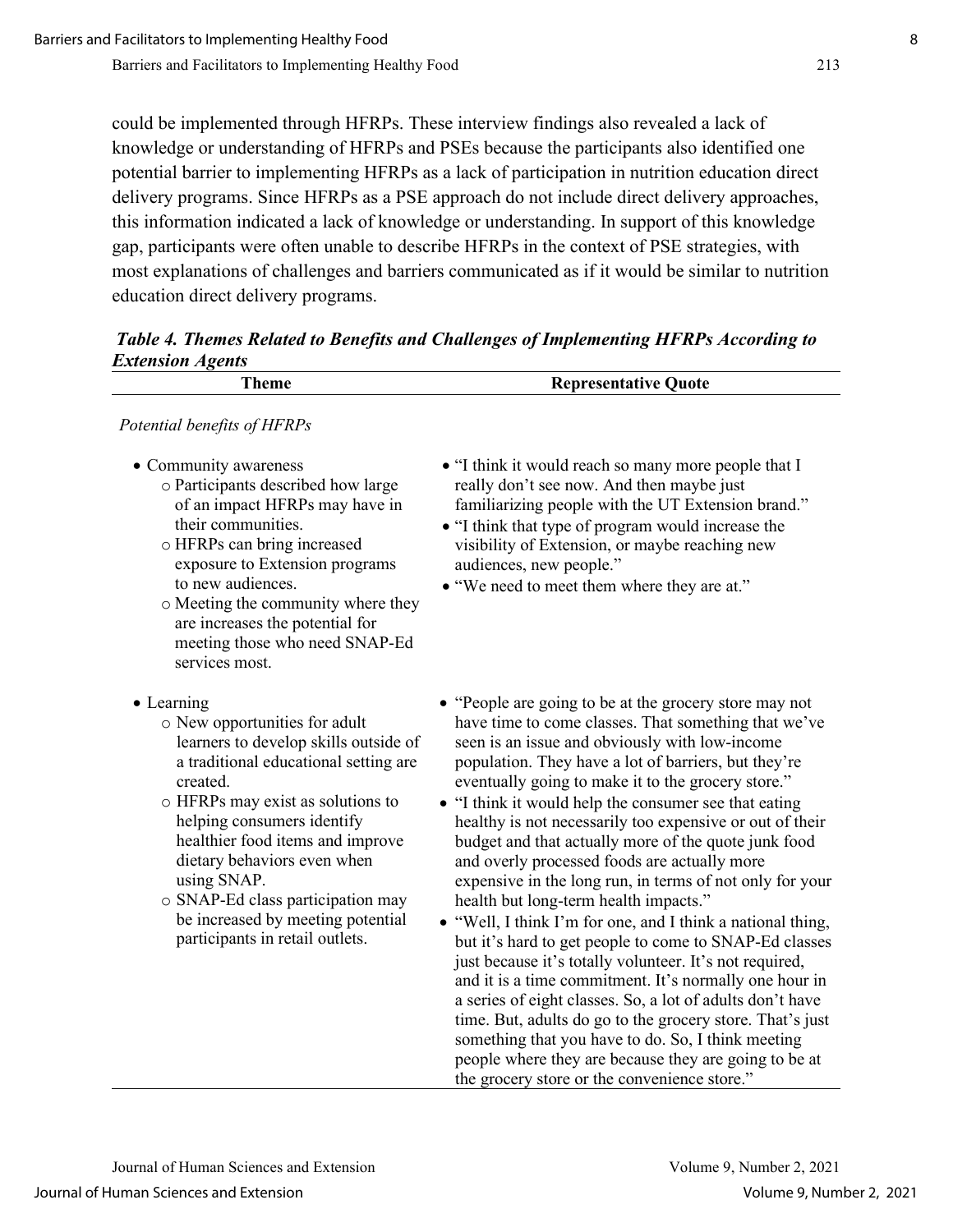| <b>Theme</b>                                                                                                                                                                                                                                                                                                                                                              | <b>Representative Quote</b>                                                                                                                                                                                                                                                                                                                                                                                                                                                                                                                                                                                                                                                                                                                                                                                                                                                                                                                                                                                                            |
|---------------------------------------------------------------------------------------------------------------------------------------------------------------------------------------------------------------------------------------------------------------------------------------------------------------------------------------------------------------------------|----------------------------------------------------------------------------------------------------------------------------------------------------------------------------------------------------------------------------------------------------------------------------------------------------------------------------------------------------------------------------------------------------------------------------------------------------------------------------------------------------------------------------------------------------------------------------------------------------------------------------------------------------------------------------------------------------------------------------------------------------------------------------------------------------------------------------------------------------------------------------------------------------------------------------------------------------------------------------------------------------------------------------------------|
| Potential challenges for HFRPs<br>• Challenges of implementing programs<br>in store<br>o Getting community members to<br>participate in the education may<br>be difficult.                                                                                                                                                                                                | • "When people are shopping, they are shopping. They<br>are not going to listen to a five or ten-minute talk."                                                                                                                                                                                                                                                                                                                                                                                                                                                                                                                                                                                                                                                                                                                                                                                                                                                                                                                         |
| • Collaboration with retail partners<br>o Relationships must be developed<br>with stores to implement HFRPs.<br>o It takes time and resources to<br>develop partnerships with retail<br>stores, especially larger,<br>corporate-based retail outlets,<br>including how to promote one<br>over another.<br>o There is a need for training to<br>work with retail partners. | • "Then, to say you know maybe at a higher level they<br>had a relationship established [at a retail food outlet]<br>so it's easier for agents in other counties  The idea is<br>to eliminate some of the groundwork to sell it. You<br>already have like their management sold on it; then it's<br>easier sometimes."<br>• "Then I guess again just having the time management<br>or times to make those connections with the right<br>people. Finding out where is the first part of contact<br>with those stores. Who is the person? Is it the store<br>manager, or is it corporate? Do you start out with<br>someone you know that works at that store? Or what is<br>the protocol, I guess."<br>• "I think just effective ways of working with<br>businesses. You know, we have to speak their<br>language, so yes, terminology. They're busy, so<br>understanding, you know, how to market the programs<br>in a way that they're going to, we're going to get their<br>buy-in, and you know, I'm not going to turn them<br>off." |
| • Assistance from paraprofessionals<br>○ Some of those interviewed did not<br>have paraprofessionals and cited<br>this as a limiting factor.                                                                                                                                                                                                                              | • "I don't have a program assistant, so and that makes a<br>huge difference in what I do with the SNAP-Ed<br>program."                                                                                                                                                                                                                                                                                                                                                                                                                                                                                                                                                                                                                                                                                                                                                                                                                                                                                                                 |

## **Strategies for Successfully Implementing HFRPs**

Specific information regarding how Extension agents would implement HFRPs in their local community is provided in Table 5. Many participants discussed a nutrition education program implemented in farmers' markets in some counties as an appropriate model for implementation for HFRPs, despite differences in working with retail partners. They reported that the key components of this program (recipe cards, marketing materials, food demonstrations, nutrition education incentives) were well-suited for modification to a retail setting. However, despite perceived similarities to the farmers' market program, participants did not think of HFRPs as a smaller portion of the existing program. Instead, they viewed HFRPs as stand-alone programs. Many participants discussed particular direct delivery components of HFRPs when discussing successful implementation, not considering some of the broader PSE strategies employed in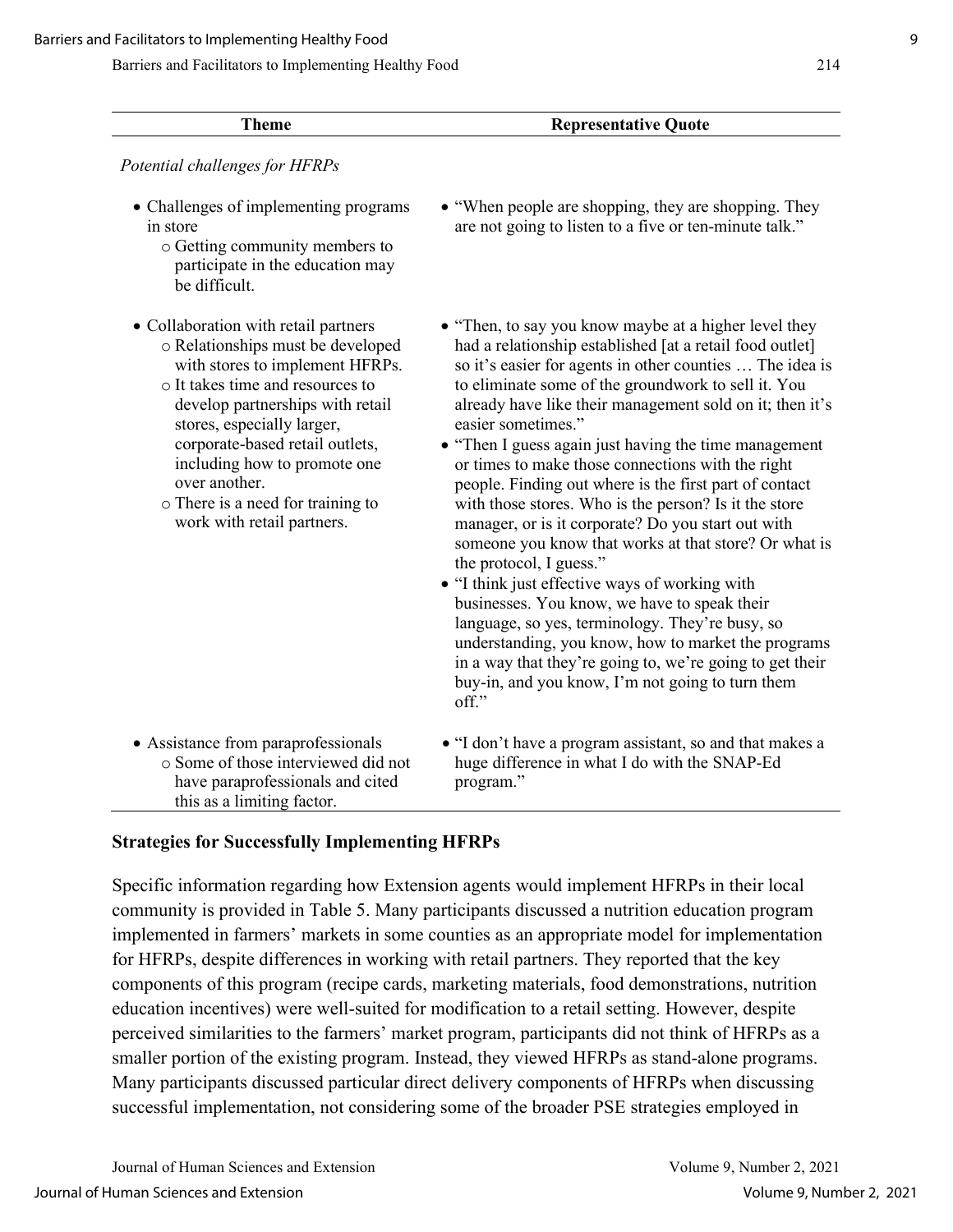typical HFRPs. A few participants did discuss the relationship between HFRPs and PSE, but these participants also expressed a background in public health and/or nutrition with some familiarity with implementing HFRPs.

| <b>Theme</b>                                                                                                                                                                                                                      | <b>Representative Quote</b>                                                                                                                                                                                                                                                                                   |
|-----------------------------------------------------------------------------------------------------------------------------------------------------------------------------------------------------------------------------------|---------------------------------------------------------------------------------------------------------------------------------------------------------------------------------------------------------------------------------------------------------------------------------------------------------------|
| Training                                                                                                                                                                                                                          |                                                                                                                                                                                                                                                                                                               |
| • Those who have had more formal<br>training in nutrition felt more<br>comfortable implementing HFRPs.                                                                                                                            | • "I could definitely do that. As a dietetic intern, I did<br>grocery store tours and things like that. So, totally<br>comfortable."<br>• "I would not be very comfortable with that. I don't<br>work a lot with retailers, for one thing. I'm mostly<br>used to working with agencies and things like that." |
| • Many participants expressed the need<br>for additional training to feel<br>comfortable implementing a potential<br>program.                                                                                                     |                                                                                                                                                                                                                                                                                                               |
| Incorporation of HFRPs into other<br>programs                                                                                                                                                                                     |                                                                                                                                                                                                                                                                                                               |
| • Many felt that HFRPs would best be<br>implemented as a stand-alone program.                                                                                                                                                     | • "The thing I see it being closest to is Farmers' Market<br>Fresh. I could see those two perhaps meshing together<br>in some way. I can see it as one lesson in a larger<br>program that as far as meshing it with a program out<br>right now, I'm not seeing how that would work."                          |
| Importance of prepared programs                                                                                                                                                                                                   |                                                                                                                                                                                                                                                                                                               |
| • The importance of having the program<br>fully ready to go and presented in its<br>complete format was immense.<br>• Participants also wanted to understand<br>the program's expectations as well as<br>intended outcomes first. | • "provided an out-of-the-box prepped and ready to<br>go out of the box curriculum."<br>• "I would actually like to know exactly what the<br>expectations were."                                                                                                                                              |

*Table 5. Themes Related to the Implementation of HFRPs by Extension Agents*

In summary, our findings indicate that FCS agents in this study could benefit from training that defines and describes HFRPs. Agents unfamiliar with HFRPs had a difficult time conceptualizing it as part of an overall PSE strategy. In many cases, agents framed their discussion of HFRPs in terms of direct education. Finally, Extension FCS agents in this study exhibited difficultly in defining the term retail. When discussing this term, they often discussed retail in the context of large, chain stores only. A strategic course of action that incorporates HFRPs into the Extension plan of work while at the same time allowing opportunities for agent training on this topic is needed.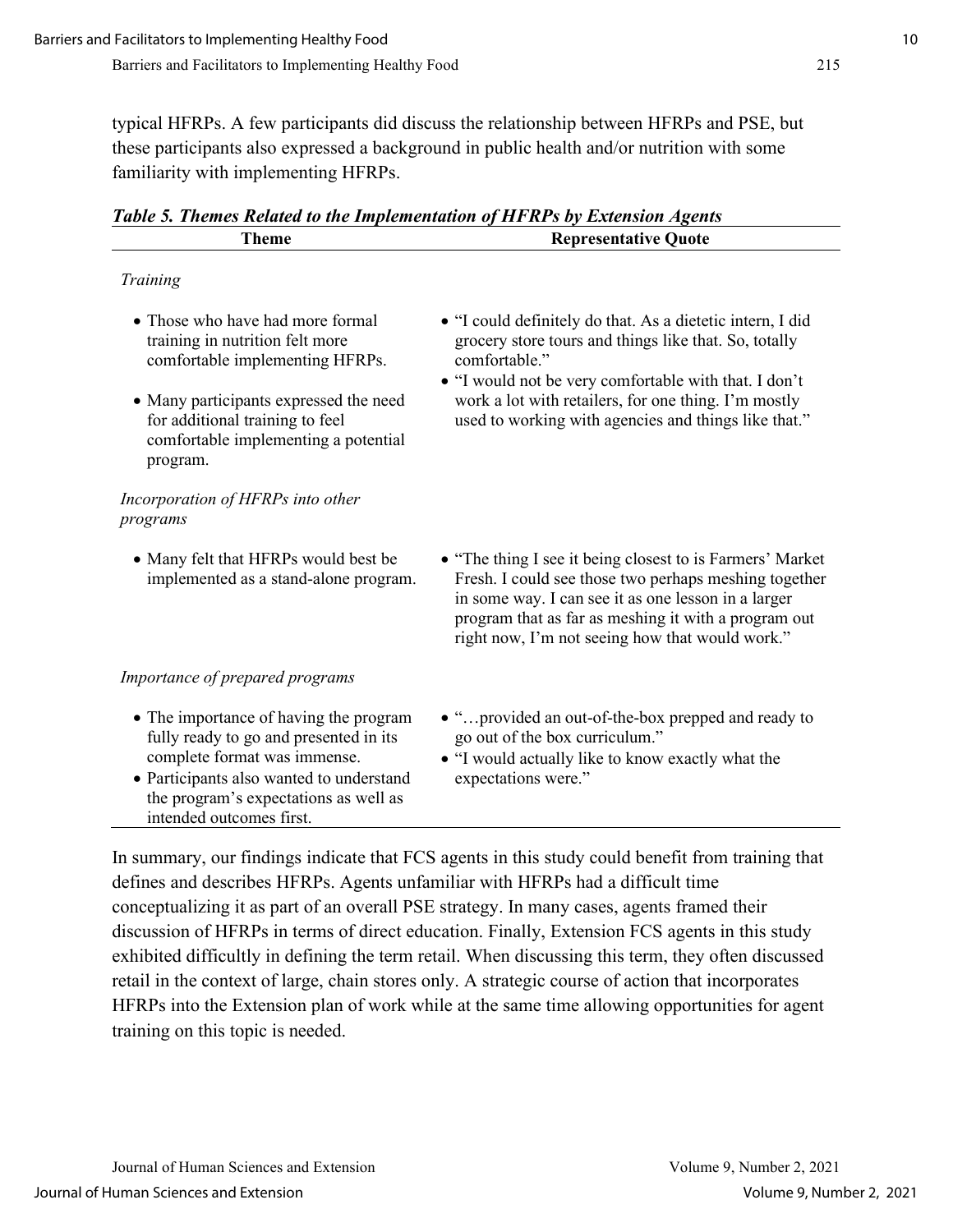#### **Discussion**

Healthy food retail programs are an emerging area for Extension programming, but there is little evidence why some Extension professionals are not choosing to implement these programs. The objective of this qualitative study was to better understand the perceptions of FCS agents who had not implemented HFRPs as well as their perceptions of potential benefits and challenges that might be faced implementing HFRPs. Findings from online interviews of FCS agents directly involved in SNAP-Ed programming revealed the need for a better understanding of what HFRPs are and training prior to implementation. The misunderstandings or lack of knowledge related to HFRPs and PSE may pose a considerable barrier to implementing HFRPs through Extension. Successful implementation of HFRPs would require adequate training to increase agents' comfort level as well as develop the knowledge and skills needed for successful program delivery.

Based on results from this study, there is a potential for a broad approach to ensuring that Extension professionals understand PSE interventions, including the potential need for additional training in the implementation and evaluation of this new approach. Direct feedback from the participants in this study indicated that Extension agents unfamiliar with HFRPs had difficulty identifying it as a PSE intervention and were associating many of the definitions as direct delivery education. Although direct delivery of materials and marketing may be one component of HFRPs, Ammerman (2017) reported that successful HFRPs require environmental, social, and behavioral approaches to the way that consumers interact when acquiring food items. Because agents had difficulty distinguishing between direct nutrition education and HFRPs as part of larger PSE efforts, Extension specialists are advised to help agents understand HFRPs as part of PSE strategy interventions. With a better understanding of PSE's overall, agents could then be trained in HFRP interventions, including how these interventions function as part of overall PSE efforts. If agents do not have a foundational understanding of PSE interventions, then their efforts may fail in regard to understanding HFRPs and the larger PSE interventions that are encompassed in this type of programming. These findings are consistent with other literature regarding lack of PSE knowledge at a local level as well as the impact on Extension interventions it may have (Haynes-Maslow et al., 2018; Smathers & Lobb, 2015; Smathers et al., 2018; Stark et al., 2016).

Another key finding from this study was how Extension agents unfamiliar with HFRPs defined the term retail. Agents reported struggling to conceptualize the term retail, with many of them asking for additional clarification regarding what this term meant in the context of the study. For others, retail was thought of as large chain stores. While large chain stores are indeed part of retail and could be part of HRFP program implementation, it is evident that agents need more education to enable them to broaden their conceptualization of food retail to include smaller outlets and farmers' markets. Such a broader conceptualization of food retail must include work with smaller, locally owned food retailers, such as corner stores and community grocery stores.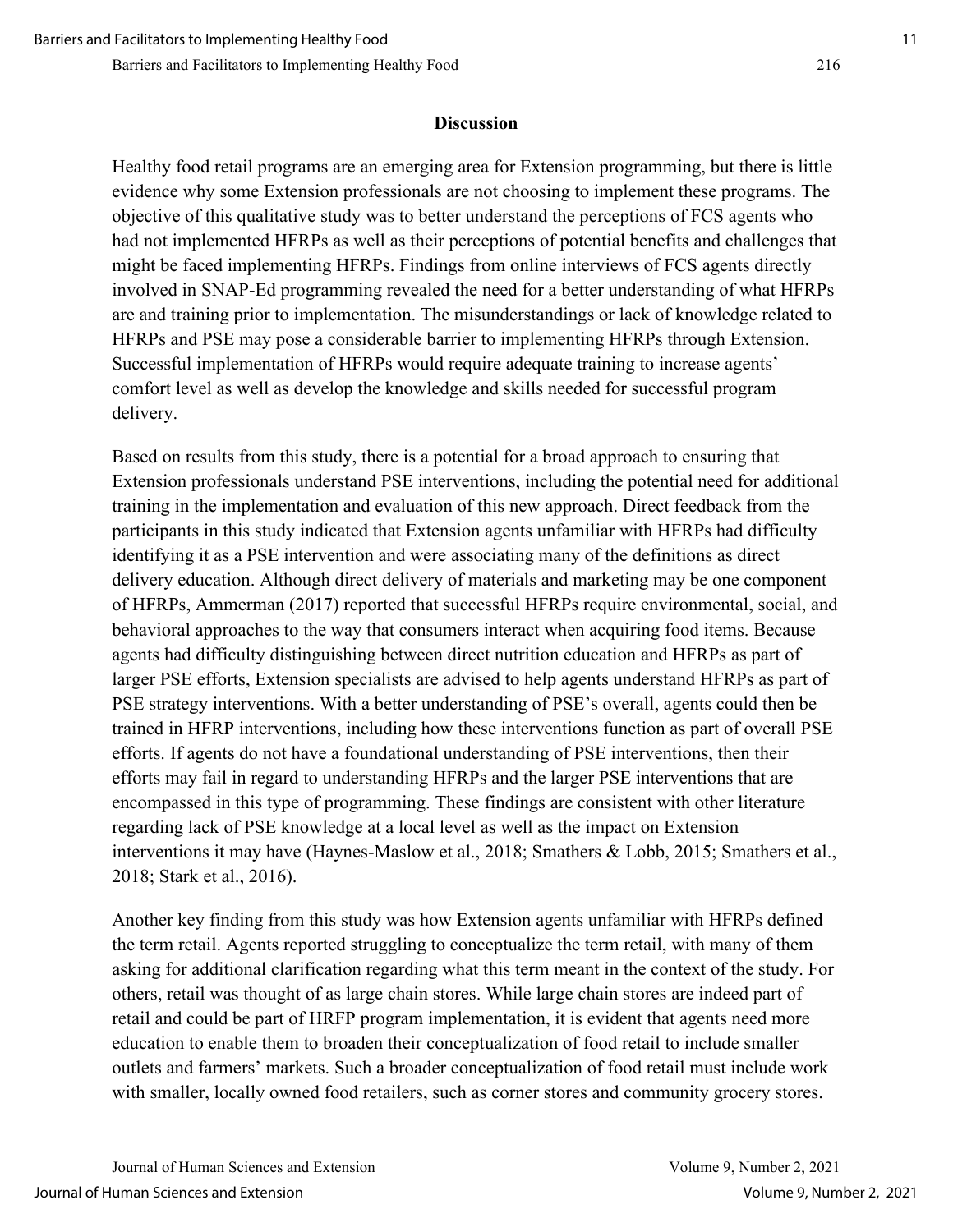In addition to education regarding retail, training will also be needed to help Extension professionals learn new techniques of interacting with food retailers to develop partnerships for future HFRP implementation. This was also consistent with the Haynes-Maslow et al. (2018) findings regarding concern from SNAP-Ed staff about "buy-in" for PSE interventions in the retail setting.

Findings from this study serve as a call to action for Extension professionals who desire to advance HFRPs and multi-level intervention approaches of SNAP-Ed in general. For Extension to be a leader in implementing HFRPs, Extension faculty and state specialists are advised to give attention to developing a strategic course of action for integrating HFRPs into the Extension scope of work. While this strategic course should include planned HFRP interventions grounded in research and supported by well-formulated implementation plans, work cannot stop there. Instead, Extension faculty and state specialists are advised to consider what training and/or resources will be necessary to help Extension educators and/ or paraprofessionals develop a foundational understanding of HRFPs.

Preparing Extension educators and/or paraprofessionals with this basic understanding is critical especially considering findings from this study. Haynes-Maslow et al. (2018) note that SNAP-Ed staff in their study directly stated that state-level Extension specialists should be providing further training on PSE approaches to increase basic understanding of the topic.

It is important to note that Extension faculty and state specialists do not have to create HFRP training resources in isolation. Instead, they can build from the work and successes of other Extension programs and non-profits in HFRP implementation while fostering collaboration among those individuals interested in advancing HFRP work. Such collaboration can create synergy and foster additional support for Extension HFRPs. This concept of building partnerships to bolster HFRPs is an established key practice noted by Haynes-Maslow et al. (2018). Finally, the SNAP-Ed framework can guide Extension faculty and state specialists as they design and facilitate HFRPs in their respective states (U.S. Department of Agriculture, Food and Nutrition Service, 2016). The SNAP-Ed framework is an excellent resource for helping Extension educators and/or paraprofessionals better understand the basics of HFRPs and PSE interventions in general. The design of the SNAP-Ed framework is such that agents and/or paraprofessionals can more fully understand how HFRPs are integrated into larger, multi-level intervention strategies geared toward improving the health of limited-resource individuals and communities.

Limitations of the study included the generalizability of the findings based on the sample's specificity to one geographic location. Because Extension varies widely from each area and region, it can be difficult to capture significant experiences and perceptions of Extension professionals on a national scale. Thus, the findings in this study are limited to the population sampled. However, there has been some research about the lack of understanding of the PSE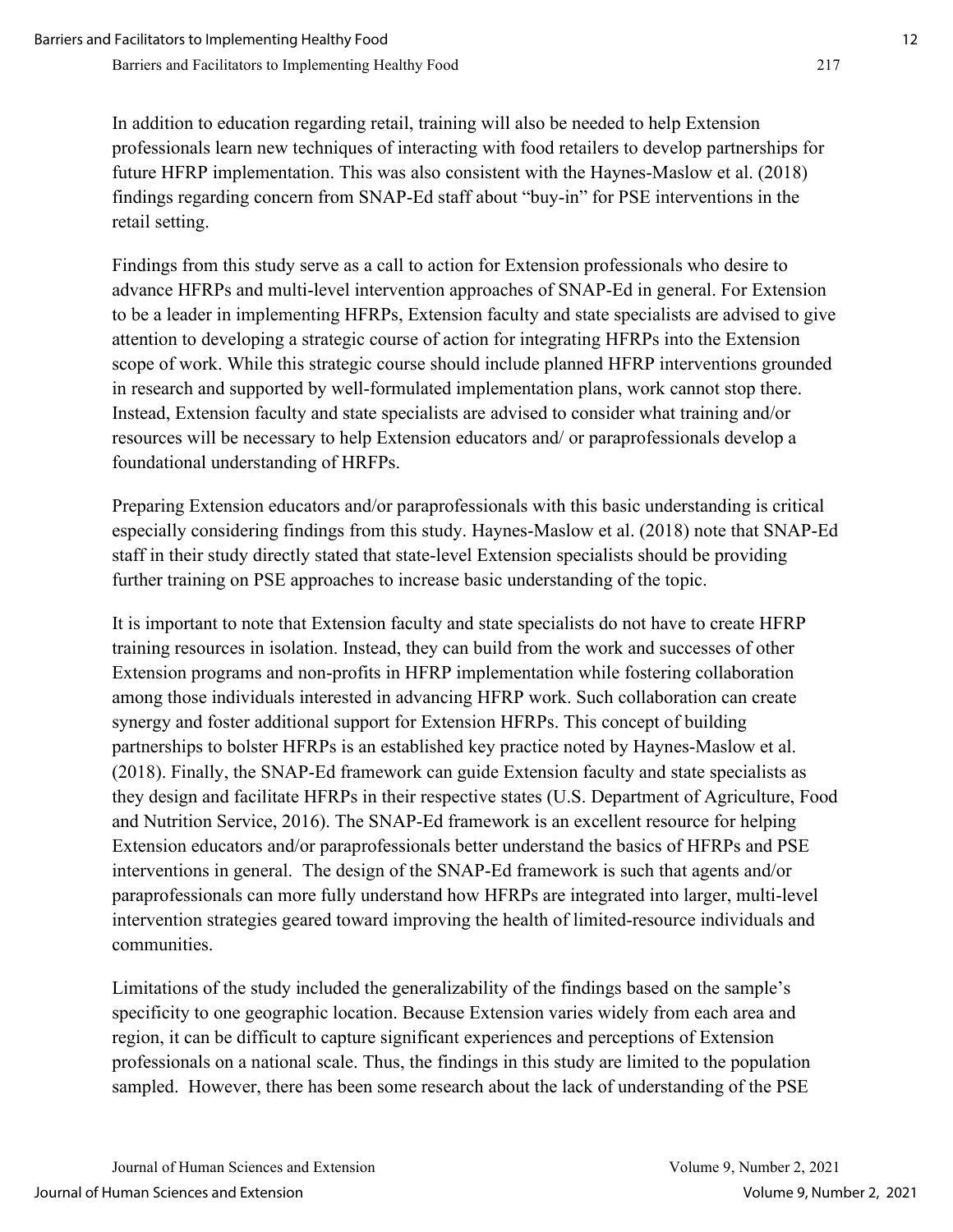approach and HFRPs in Extension networks nationally, and the findings from this study are consistent with other current literature (Smathers & Lobb, 2015; Smathers et al., 2018; Stark et al., 2016). Another limitation is the potential bias and sensitive nature of conducting interviews in a workplace setting. Participants may have been less likely to share openly due to concern of supervisors finding their responses undesirable. To mitigate this limitation, the authors utilized an interviewer that is outside of the organization, and participant demographic information was kept separate from all interview data and not shared with other authors on the study. A final limitation of this study is the low response rate. While this low-response rate could indicate selfselection bias, the authors collected a demographic screener before the interview to better understand the geographical distribution, years working in Extension, gender, age, and experience with HFRPs to ensure that the sample was representative of Extension agents in the area.

#### **Conclusion and Implications**

PSE strategies, such as HFRPs, can be incorporated into traditional Extension programming to complement direct education focused at the individual level. While Extension agents perceived HFRPs as beneficial, there is a need for more extensive training in what it means and how it can be implemented and evaluated. This training should include ways to develop partnerships with retailers who are key stakeholders to create effective strategies that are sustainable. Adequately preparing agents to work with food retail is critical for success to expand their reach from working at the individual level to multiple levels in the SEM as indicated in the PSE approach (Bronfenbrenner, 1989).

#### **References**

- Adam, A., & Jensen, J. D. (2016). What is the effectiveness of obesity related interventions at retail grocery stores and supermarkets? A systematic review. *BMC Public Health*, *16*(1), Article 1247.<https://doi.org/10.1186/s12889-016-3985-x>
- Anderson-Steeves, E., Grier-Welch, A., Sweet, C., McIver, K., Sneed, C. T., Franck, K. L., Bower, L., & Burney, J. L. (2019, November 2-6). *Process evaluation of the Shop Smart Tennessee intervention to increase access and demand for healthier, staple food items in convenience stores in low-income, rural Appalachian communities* [Conference presentation]*.* American Public Health Association Annual Meeting and Expo, Philadelphia, PA.
- Ammerman, A. S., Hartman, T., & DeMarco, M. M. (2017). Behavioral economics and the Supplemental Nutrition Assistance Program: Making the healthy choice the easy choice. *American Journal of Preventive Medicine, 52*(2), S145–S150. <https://doi.org/10.1016/j.amepre.2016.08.017>
- Bandura, A. (1977). Self-efficacy: Toward a unifying theory of behavioral change. *Psychological Review*, *84*(2), 191–195. [https://doi.org/10.1037/0033-295X.84.2.191](https://psycnet.apa.org/doi/10.1037/0033-295X.84.2.191)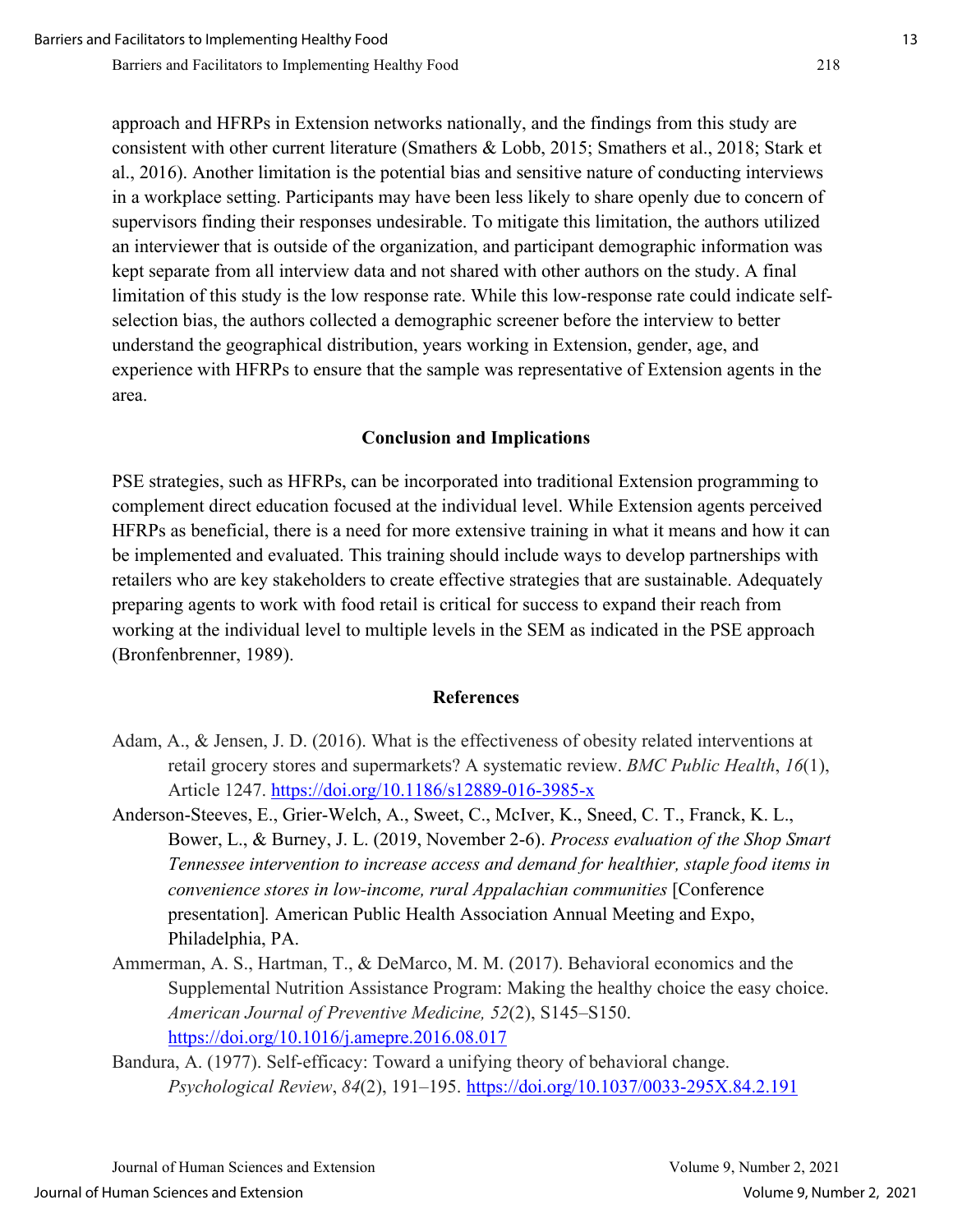- Bellows, A. C., & Hamm, M. W. (2003). International effects on and inspiration for community food security policies and practices in the USA. *Critical Public Health, 13*(2), 107–123. <https://doi.org/10.1080/0958159031000097652>
- Bronfenbrenner, U. (1992). Ecological systems theory. In R. Vasta (Ed.), *Six theories of child development: Revised formulations and current issues* (pp. 134–186). Jessica Kingsley Publishers.
- Cameron, A. J., Charlton, E., Ngan, W. W., & Sacks, G. (2016). A systematic review of the effectiveness of supermarket-based interventions involving product, promotion, or place on the healthiness of consumer purchases. *Current Nutrition Reports*, *5*(3), 129–138. <https://doi.org/10.1007/s13668-016-0172-8>
- Cheadle, A., Psaty, B. M., Curry, S., Wagner, E., Diehr, P., Koepsell, T., & Kristal, A. (1991). Community-level comparisons between the grocery store environment and individual dietary practices. *Preventive Medicine*, *20*(2), 250–261. [https://doi.org/10.1016/0091-](https://doi.org/10.1016/0091-7435(91)90024-X) [7435\(91\)90024-X](https://doi.org/10.1016/0091-7435(91)90024-X)
- Clark, J. K., Bean, M., Raja, S., Loveridge, S., Freedgood, J., & Hodgson, K. (2017). Cooperative Extension and food system change: Goals, strategies and resources. *Agriculture and Human Values, 34*(2), 301–316. [https://doi.org/10.1007/s10460-016-](https://doi.org/10.1007/s10460-016-9715-2) [9715-2](https://doi.org/10.1007/s10460-016-9715-2)
- Dewey, J. (1985). *The later works, 1925-1953* (Vol. 7). SIU Press.
- DeWitt, K., & Byrd, S. H. (2018). Mississippi retail study: Assessing food availability in SNAPaccepting stores. *Journal of Nutrition Education and Behavior, 50*(7), S11. <https://doi.org/10.1016/j.jneb.2018.04.037>
- Downs, J. S., Loewenstein, G., & Wisdom, J. (2009). Strategies for promoting healthier food choices. *American Economic Review*, *99*(2), 159–164. <https://doi.org/10.1257/aer.99.2.159>
- Franz, N. K., Arnold, M., & Baughman, S. (2014). The role of evaluation in determining the public value of Extension. *Journal of Extension, 52*(4).
- Frey, J. H., & Fontana, A. (1991). The group interview in social research. *The Social Science Journal, 28*(2), 175–187. [https://doi.org/10.1016/0362-3319\(91\)90003-M](https://psycnet.apa.org/doi/10.1016/0362-3319(91)90003-M)
- Gittelsohn, J., Lee-Kwan, S. H., & Batorsky, B. (2013). Community-based interventions in prepared-food sources: A systematic review. *Preventing Chronic Disease*, *10,* E180. <http://doi.org/10.5888/pcd10.130073>
- Glanz, K. (2009). Measuring food environments: A historical perspective. *American Journal of Preventive Medicine*, *36*(4), S93–S98.<https://doi.org/10.1016/j.amepre.2009.01.010>
- Glanz, K., Bader, M. D., & Iyer, S. (2012). Retail grocery store marketing strategies and obesity: An integrative review. *American Journal of Preventive Medicine*, *42*(5), 503–512. <https://doi.org/10.1016/j.amepre.2012.01.013>
- Hall, K. D. (2018). Did the food environment cause the obesity epidemic? *Obesity*, *26*(1), 11–13. <https://doi.org/10.1002/oby.22073>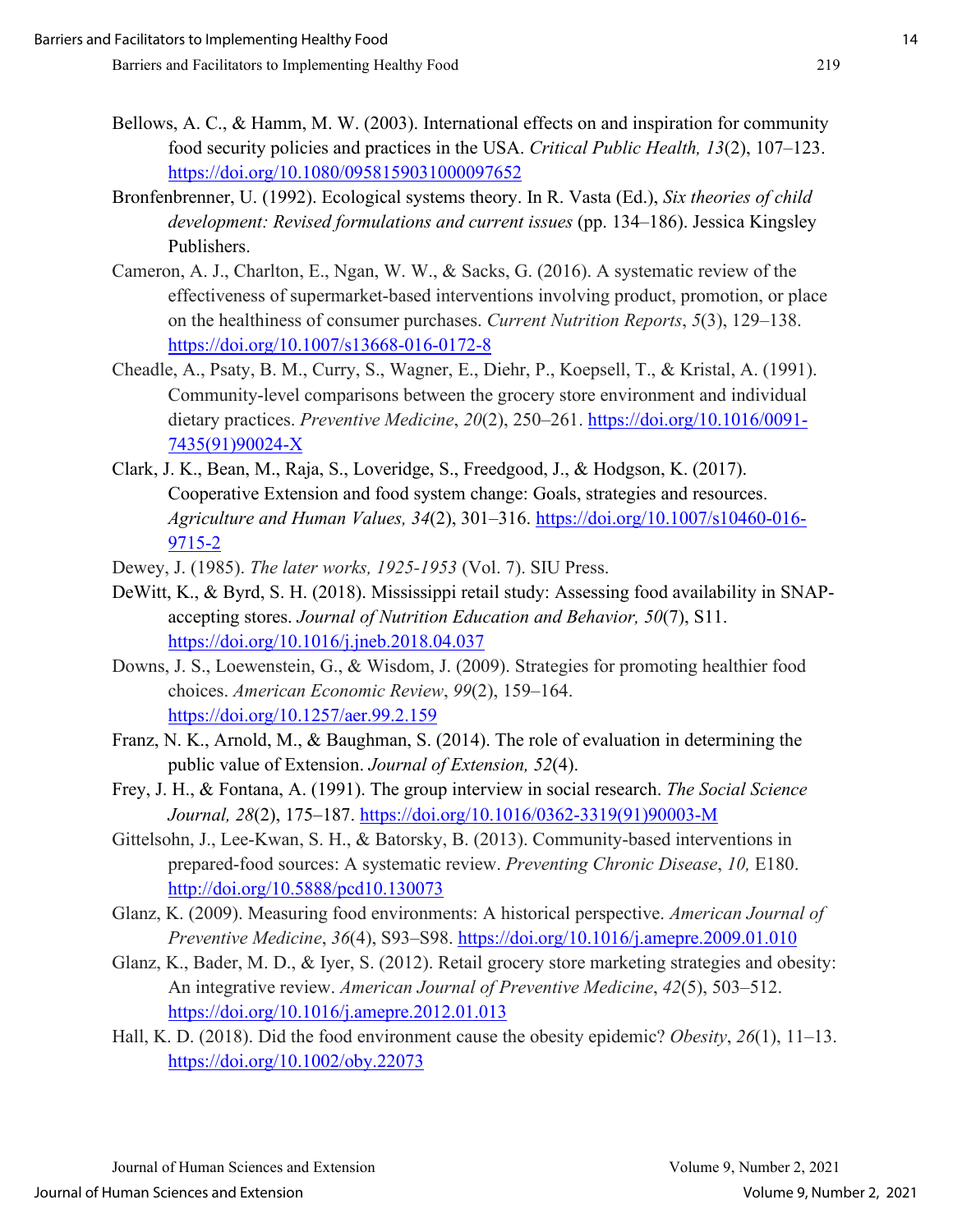- Hamm, M. W., & Bellows, A. C. (2003). Community food security and nutrition educators. *Journal of Nutrition Education and Behavior, 35*(1), 37–43. [https://doi.org/10.1016/S1499-4046\(06\)60325-4](https://doi.org/10.1016/S1499-4046(06)60325-4)
- Haynes-Maslow, L., Osborne, I., & Jilcott Pitts, S. B. (2018). Best practices and innovative solutions to overcome barriers to delivering policy, systems and environmental changes in rural communities. *Nutrients*, *10*(8), 1012.<https://doi.org/10.3390/nu10081012>
- Hill, J. O., & Peters, J. C. (1998). Environmental contributions to the obesity epidemic. *Science*, *280*(5368), 1371–1374.<https://doi.org/10.1126/science.280.5368.1371>
- Houghtaling, B., Serrano, E., Dobson, L., Chen, S., Kraak, V. I., Harden, S. M., Davis, G. C., & Misyak, S. (2019). Rural independent and corporate Supplemental Nutrition Assistance Program (SNAP)-authorized store owners' and managers' perceived feasibility to implement marketing-mix and choice-architecture strategies to encourage healthy consumer purchases. *Translational Behavioral Medicine*, *9*(5), 888–898. <https://doi.org/10.1093/tbm/ibz091>
- Kincheloe, J. L. (2011). Describing the bricolage: Conceptualizing a new rigor in qualitative research. In K. Hayes, S. R. Steinberg, & K. Tobin (Eds.), *Key works in critical pedagogy* (pp. 177–189). Brill Sense.
- Kvale, S., & Brinkmann, S. (2009). *Learning the craft of qualitative research interviewing*. Sage.
- Lincoln, Y. S., & Denzin, N. K. (Eds.). (2003). *Turning points in qualitative research: Tying knots in a handkerchief* (Vol. 2). Rowman Altamira.
- MacQueen, K. M., McLellan, E., Kay, K., & Milstein, B. (1998). Codebook development for team-based qualitative analysis. *CAM Journal, 10*(2), 31–36. <https://doi.org/10.1177%2F1525822X980100020301>
- McGuirt, J. T., Pitts, S. B. J., Seguin, R. A., Bentley, M., DeMarco, M., & Ammerman, A. S. (2018). Perspectives on a local food access and nutrition education program from Cooperative Extension nutrition educators. *Journal of Agriculture, Food Systems, and Community Development, 8*(3), 105–122.<https://doi.org/10.5304/jafscd.2018.083.002>
- Merriam, S. B. (1998). *Qualitative research and case study applications in education.* Jossey-Bass.
- Morland, K., Roux, A. V. D., & Wing, S. (2006). Supermarkets, other food stores, and obesity: The atherosclerosis risk in communities study. *American Journal of Preventive Medicine, 30*(4), 333–339.<https://doi.org/10.1016/j.amepre.2005.11.003>
- Powell, L. M., Auld, M. C., Chaloupka, F. J., O'Malley, P. M., & Johnston, L. D. (2007). Associations between access to food stores and adolescent body mass index. *American Journal of Preventive Medicine, 33*(4), S301–S307. <https://doi.org/10.1016/j.amepre.2007.07.007>
- Roulston, K. (2010). *Reflective interviewing: A guide to theory and practice*. Sage. <https://doi.org/10.4135/9781446288009>
- Saldaña, J. (2015). *The coding manual for qualitative researchers*. Sage.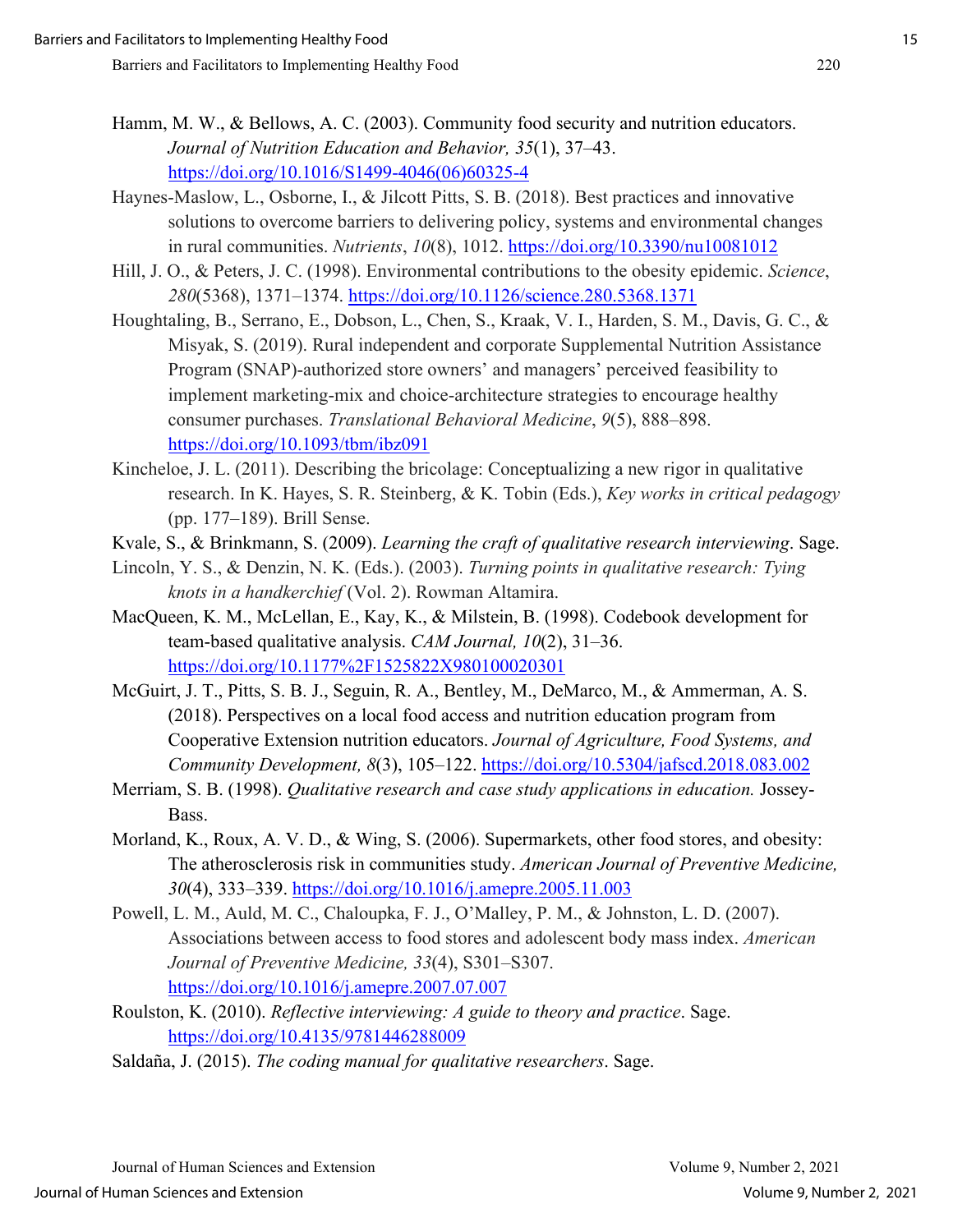- Seale, C., & Silverman, D. (1997). Ensuring rigour in qualitative research. *The European Journal of Public Health, 7*(4), 379–384.<https://doi.org/10.1093/eurpub/7.4.379>
- Smathers, C., Washburn, L., Toomey, M., Johannes, E., Iaccopucci, A. M., & Johnston, K. (2018). Organizational readiness to engage in policy, system, and environment changes supporting positive youth development for health: Case studies from the Cooperative Extension System framed by the transtheoretical model. *Journal of Human Sciences and Extension*, *6*(2), 81–101.<https://www.jhseonline.com/article/download/722/623>
- Smathers, C. A., & Lobb, J. M. (2015). Extension professionals and community coalitions: Professional development opportunities related to leadership and policy, system, and environment change. *Journal of Extension*, *53*(6).
- Srivastava, P., & Hopwood, N. (2009). A practical iterative framework for qualitative data analysis. *International Journal of Qualitative Methods, 8*(1), 76–84. [https://doi.org/10.1177/160940690900800107](https://doi.org/10.1177%2F160940690900800107)
- Stake, R. E. (1995). *The art of case study research*. Sage.
- Stark, C., Hill, T., & Dollahite, J. (2016). What we mean by policy, systems and environmental changes: A nationwide training for SNAP-Ed and EFNEP professionals. *Journal of Nutrition Education and Behavior*, *48*(7 Supplement), S146. <https://doi.org/10.1016/j.jneb.2016.04.325>
- Steeves, E. A., Martins, P. A., & Gittelsohn, J. (2014). Changing the food environment for obesity prevention: Key gaps and future directions. *Current Obesity Reports, 3*(4), 451– 458.<https://doi.org/10.1007/s13679-014-0120-0>
- Steeves, E. A., Penniston, E., Rowan, M., Steeves, J., & Gittelsohn, J. (2015). A rural small food store pilot intervention creates trends toward improved healthy food availability. *Journal of Hunger & Environmental Nutrition, 10*(2), 259–270. <https://doi.org/10.1080/19320248.2015.1004214>
- Tran, C., Powers, A., Struempler, B., Parmer, S., & Funderburk, K. (2017). Good Choice Healthier Retail Initiative: Increasing access and appeal of healthy items in rural Alabama. *Journal of Nutrition Education and Behavior, 49*(7), S45–S46. <https://doi.org/10.1016/j.jneb.2017.05.244>
- U.S. Department of Agriculture, Food and Nutrition Service. (2016). *The Supplemental Nutrition Assistance Program Education (SNAP-Ed) evaluation framework: Nutrition, physical activity, and obesity prevention indicators*. U.S. Department of Agriculture. <https://snapedtoolkit.org/framework/index/>

*Dr. Kristin Riggsbee* is a Lecturer in Health Wellness and Promotion in the Division of Health Sciences and Outdoor Studies at Maryville College. She received her PhD in May 2019.

*Alexandra Nussbaumer* is an Undergraduate Research Assistant in the Department of Nutrition at The University of Tennessee, Knoxville.